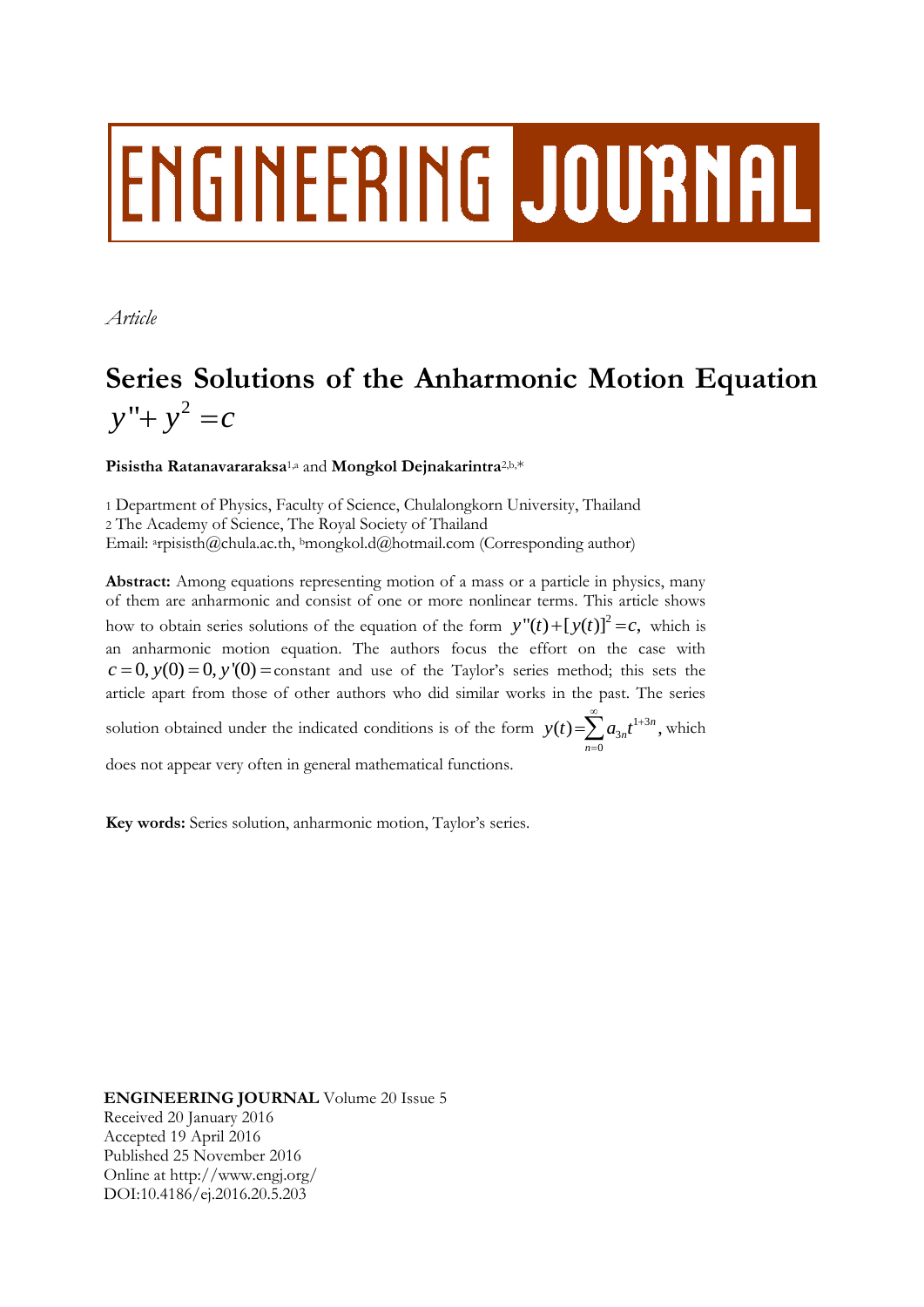#### **1. Introduction**

Many researchers have studied anharmonic motions since a long time ago. For example, Helmholtz [1] studied the vibration of the eardrums and set up a mathematical model for the motion as

$$
y''(t) + \omega^2 y(t) = -\alpha [y(t)]^2 \dots t > 0
$$
 (1)

and Rayleigh [2] continued the study and specified the initial conditions for Eq. (1) as follows:

$$
y(0) = A
$$
 and  $y'(0) = 0$  (2)

This has resulted in the problem being called Rayleigh problem [3]. Other researchers who studied and solved anharmonic motion equations later on are, for example, Shidfar and Sadeghi [4], Chouikha [5, 6], Apostol [7], and Amore and Fernandez [8].

Another anharmonic motion equation similar to Eq. (1) is the Duffing equation, whose general form is

$$
y''(t) + \omega^2 y(t) = -\alpha [y(t)]^3
$$
 (3)

Researchers who studied or solved this equation are, for example, Shidfar and Sadeghi [9], Apostol [7], and Harko et al. [10].

In solving such nonlinear equations as Eqs. (1) and (3), most researchers used the Frobenius method by assuming the solution in terms of a power series of the independent variable t, i.e.,  $y(t) = \sum_{n=0}^{\infty} a_n t^n$  $=\sum_{n=0}^{\infty} a_n t^n$  or that of  $\sin(\omega t)$ , i.e.,  $y(t) = \sum_{n=0}^{\infty} a_n \sin^n(\omega t)$  $=\sum_{n=0}^{\infty} a_n \sin^n(\omega t)$ . Then they determined the recurrence relation among the coefficients  $a_0, a_1, a_2, \dots$  by finding the second derivative of  $y(t)$  in power series form and substituted it in the associated equation. Moreover, the researchers mentioned above were only interested in the series in the associated equation. Moreover, the researchers mentioned above were only interested in the series solution to the equation that is subject to the initial conditions  $y(0) =$ constant,  $y'(0) = 0$ , ignoring the solution subject to the conditions  $y(0) = 0$ ,  $y'(0) = \text{constant}$ .

In this paper, the authors present series solutions to the anharmonic motion equation  $y''(t) + [y(t)]^2 = c$  ...  $t > 0$ , which is a special case of the more general  $y''(t) + f(y) = g(t)$  [6], but we focus on obtaining the solution by using the Leibnitz-Maclaurin method, which uses the Taylor's (or Maclaurin's) series and determines the coefficients directly from the derivatives of the dependent variable. Moreover, we will consider two cases of the initial conditions for the solutions, one being woreover, we will consider two cases of the findal conditions for the solutions, one being  $y(0) = \text{constant}$ ,  $y'(0) = \text{constant}$ , each corresponding to a particular solution. This paper will then serve as a verification for the solutions obtained by previous researchers and at the same time bridge the knowledge gap left by them.

Firstly the authors start with a special case of  $c = 0$ , that is, we start with

$$
y''(t) + [y(t)]^2 = 0 \dots t > 0
$$
 (4)

This equation can be obtained from Eq. (1) by setting  $\omega = 0$  and  $\alpha = 1$ . Later on we will consider the equation  $y''(t) + [y(t)]^2$ tion can be obtained from Eq. (1<br> $y''(t) + [y(t)]^2 = c \neq 0 \dots t > 0$ .

#### **2. Series Solution by the Frobenius Method**

The standard form of a series solution for Eq. (4) can be expressed as

$$
y(t) = \sum_{n=0}^{\infty} a_n t^{r+n}
$$
\n<sup>(5)</sup>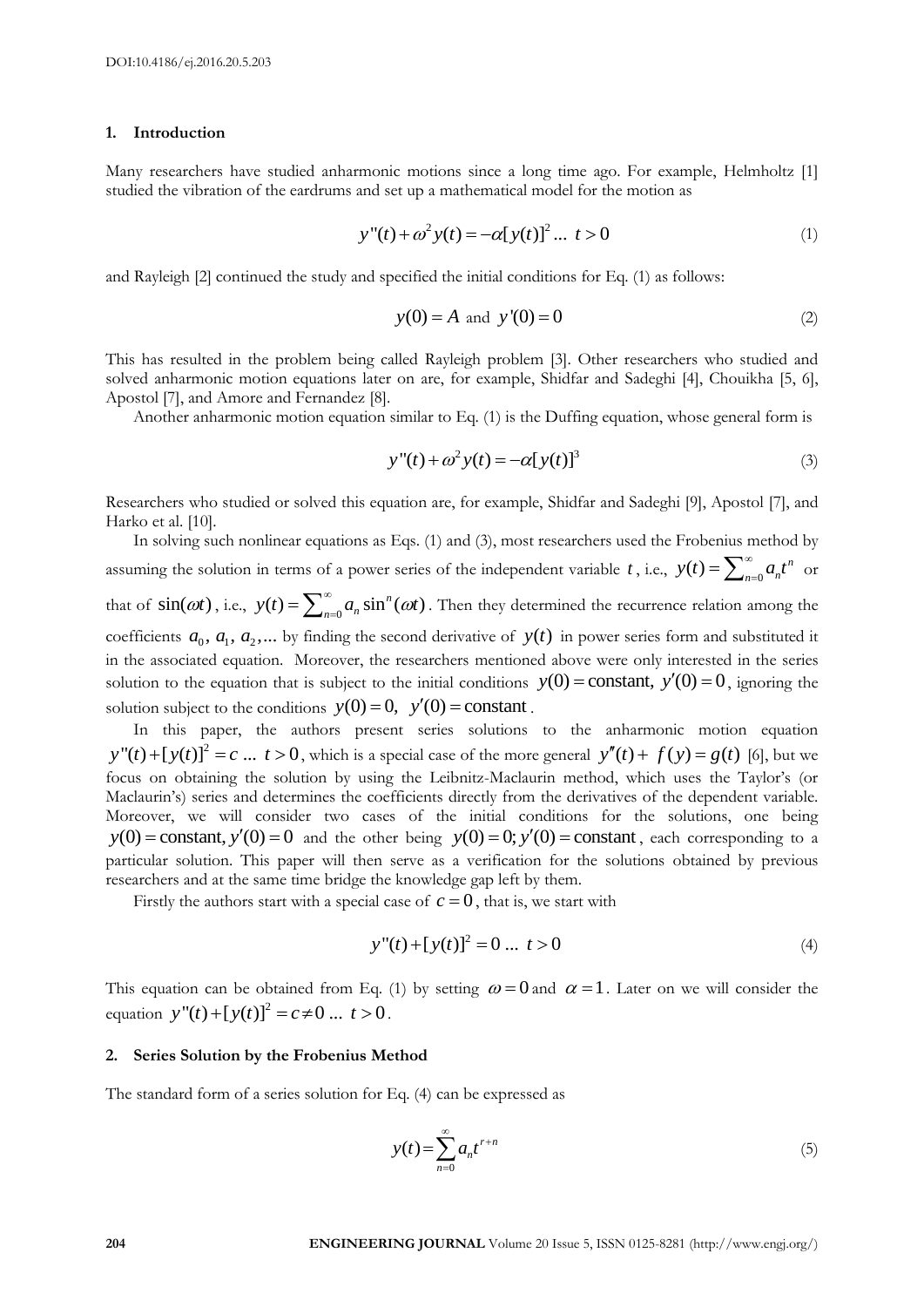By substituting  $y(t)$  in Eq. (5) into Eq. (4) we obtain

$$
\sum_{n=0}^{\infty} (r+n)(r+n-1)a_n t^{r+n-2} + \left[\sum_{n=0}^{\infty} a_n t^{r+n}\right]^2 = 0
$$
\n(6)

which, when expanded in various powers of *t*, yields  
\n
$$
\begin{cases}\nr(r-1)a_0t^{r-2} + (r+1)ra_1t^{r-1} + (r+2)(r+1)a_2t^{r+1} + ... \\
+(r+2)(r+1)a_2t^{r} + (r+3)(r+2)a_3t^{r+1} + ... \\
+a_0^2t^{2r} + a_1^2t^{2r+2} + a_2^2t^{2r+4} + a_3^2t^{2r+6} + ... \\
+ 2a_0a_1t^{2r+1} + 2a_0a_2t^{2r+2} + 2a_0a_3t^{2r+3} + ... \\
+ 2a_1a_2t^{2r+3} + 2a_1a_3t^{2r+4} + 2a_1a_4t^{2r+5} + ... \\
+ 2a_2a_3t^{2r+5} + 2a_2a_4t^{2r+6} + 2a_2a_5t^{2r+7} + ... + ... = 0\n\end{cases}
$$
\n(7)

Considering the term with the lowest power of t in Eq. (7) with the conditions that  $2r > r - 2$  (or, equivalently,  $r > -2$ ) and  $a_0 \neq 0$ , we obtain  $r(r-1) = 0$ , which yields  $r = 0$  or  $r = 1$ . The case of  $r = 0$  gives the first solution 0  $(t) = \sum a_n t^n$ *n*  $y(t) = \sum a_n t$  $\infty$  $=\sum_{n=0} a_n t^n$  in accordance with the initial conditions  $y(0) = a_0$  and  $y'(0) = a_1$ . If we specify that  $a_0 \neq 0$  and  $a_1 \neq 0$ , the whole series obtained will yield the complete general solution, which consists of two independent component series, one multiplied by  $a_0$  and the other multiplied by  $a_1$ . On the other hand, the case of  $r=1$  gives the second solution  $y(t) = \sum a_n t^1$ 0  $(t) = \sum a_n t^{1+n}$ *n*  $y(t) = \sum a_n t$  $\sum_{\alpha=1}^{\infty}$  $=\sum_{n=0} a_n t^{1+n}$  in accordance with the initial conditions

$$
y(0) = 0
$$
 and  $y'(0) = a_0 \neq 0$  (8)

This second solution is the special case of the first solution when  $a_0 = 0$  and  $a_1, a_2, a_3, ...$  are replaced with  $a_0, a_1, a_2, \dots$ , respectively.

(1) <u>Case of  $r = 0$ </u>: Eq. (7) is reduced to

$$
\begin{cases}\n(2 \times 1)a_2 + (3 \times 2)a_3t + (4 \times 3)a_4t^2 + \dots \\
+a_0^2 + a_1^2t^2 + a_2^2t^4 + a_3^2t^6 + \dots \\
+ 2a_0a_1t + 2a_0a_2t^2 + 2a_0a_3t^3 + \dots \\
+ 2a_1a_2t^3 + 2a_1a_3t^4 + 2a_1a_4t^5 + \dots \\
+ 2a_2a_3t^5 + 2a_2a_4t^6 + 2a_2a_5t^7 + \dots + \dots = 0\n\end{cases}
$$
\n(9)

which, when we equate the coefficients of  $t^k$  ( $k = 0,1,2,...$ ) to zero, yields relationships among various coefficients in Eq. (5) as follows: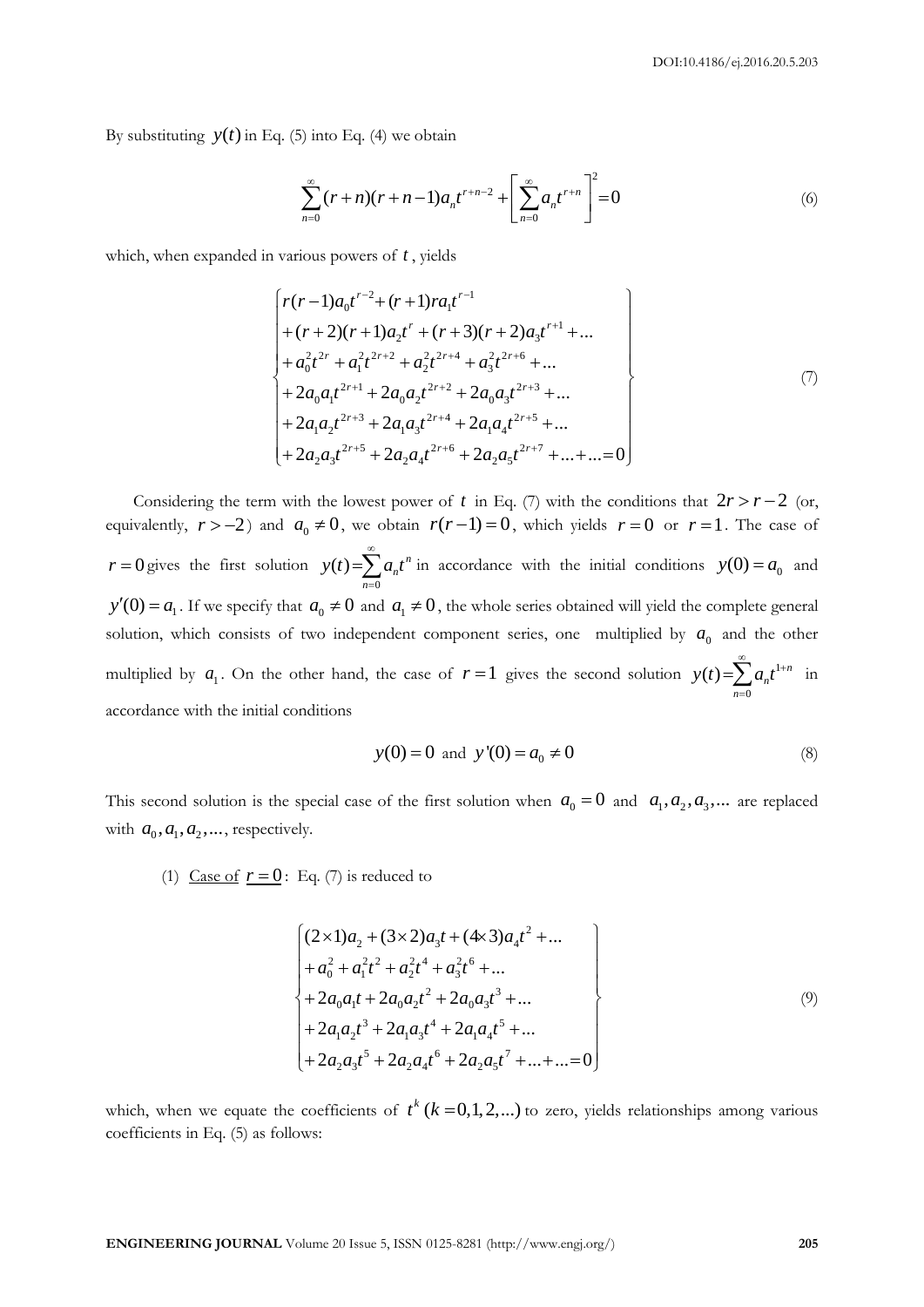10.4186/ej.2016.20.5.203  
\n
$$
\begin{cases}\na_2 = -a_0^2 / (2 \times 1); a_3 = -2a_0 a_1 / (3 \times 2); \\
a_4 = -(a_1^2 + 2a_0 a_2) / (4 \times 3); a_5 = -(2a_0 a_3 + 2a_1 a_2) / (5 \times 4); \dots; \\
a_{2m} = -(a_{m-1}^2 + 2a_0 a_{2m-2} + 2a_1 a_{2m-3} + \dots + 2a_i a_j) / [2m(2m-1)] \dots (i + j = 2m-2, i < j) \\
a_{2m+1} = -2(a_0 a_{2m-1} + a_1 a_{2m-2} + \dots + a_i a_j) / [(2m+1)(2m)] \dots (i + j = 2m-1, i < j)\n\end{cases}
$$
\n(10)

Now if we apply the condition 
$$
y'(0) = 0
$$
 from Eq. (2) by setting  $a_1 = 0$ , Eq. (10) is reduced to  
\n
$$
\begin{cases}\na_2 = -a_0^2 / (2 \times 1); a_4 = -2a_0 a_2 / (4 \times 3); a_6 = -(a_2^2 + 2a_0 a_4) / (6 \times 5); \dots; \\
a_{4m} = -2(a_0 a_{4m-2} + a_2 a_{4m-4} + \dots + a_i a_j) / [4m(4m-1)] \dots (i + j = 4m-2, i < j) \\
a_{4m+2} = -(a_{2m}^2 + 2a_0 a_{4m} + 2a_2 a_{4m-2} + \dots + 2a_i a_j) / [(4m+2)(4m+1)] \dots (i + j = 4m, i < j)\n\end{cases}
$$
\n(11)  
\n $a_3 = a_5 = \dots = a_{2k+1} = 0$ 

which, when substituted into Eq. (5), gives the first solution to Eq. (4) as  
\n
$$
y(t) = a_0 - (a_0^2 / 2!)t^2 + (2a_0^3 / 4!)t^4 - (10a_0^4 / 6!)t^6 + (80a_0^5 / 8!)t^8 - ... \qquad (12)
$$

(2) <u>Case of  $r = 1$ </u>: Eq. (7) is reduced to

$$
\begin{cases}\n(2 \times 1)a_1 + (3 \times 2)a_2t + (4 \times 3)a_3t^2 + (5 \times 4)a_4t^3 + \dots \\
+a_0^2t^2 + a_1^2t^4 + a_2^2t^6 + a_3^2t^8 + \dots \\
+ 2a_0a_1t^3 + 2a_0a_2t^4 + 2a_0a_3t^5 + \dots \\
+ 2a_1a_2t^5 + 2a_1a_3t^6 + 2a_1a_4t^7 + \dots \\
+ 2a_2a_3t^7 + 2a_2a_4t^8 + 2a_2a_5t^9 + \dots + \dots = 0\n\end{cases}
$$
\n(13)

which, when we equate the coefficients of 
$$
t^k
$$
 ( $k = 0,1,2,...$ ) to zero, yields  
\n
$$
\begin{cases}\na_1 = 0; a_2 = 0; a_3 = -a_0^2 / (4 \times 3); a_4 = -2a_0a_1 / (5 \times 4) = 0; a_5 = -(a_1^2 + 2a_0a_2) / (6 \times 5) = 0; \\
a_6 = -2(a_0a_3 + a_1a_2) / (7 \times 6) = -2a_0a_3 / (7 \times 6) = 20a_0^3 / (7!); ... \\
a_{2m} = \frac{-2(a_0a_{2m-3} + a_1a_{2m-4} + ... + a_1a_1)}{(2m+1)(2m)} ... (i+j = 2m-3, i < j) \\
a_{2m+1} = \frac{-(a_{m-1}^2 + 2a_0a_{2m-2} + 2a_1a_{2m-3} + ... + 2a_1a_1)}{(2m+2)(2m+1)} ... (i+j = 2m-2, i < j)\n\end{cases}
$$
\n(14)

From Eq. (14) we find that only  $a_0, a_3, a_6, a_9, \dots$  or  $a_{3k}$  ( $k = 0, 1, 2, \dots$ ) are not equal to zero. And when we substitute these coefficients into Eq. (5) with  $r = 1$ , we find the second solution to Eq. (4) as

\n See coefficients into Eq. (5) with 
$$
r = 1
$$
, we find the second solution to Eq. (4) as\n  $y(t) = a_0 t - \left(2a_0^2 / 4!\right)t^4 + \left(20a_0^3 / 7!\right)t^7 - \left(600a_0^4 / 10!\right)t^{10} + \dots$ \n (15)\n

which apparently has not been shown by other authors.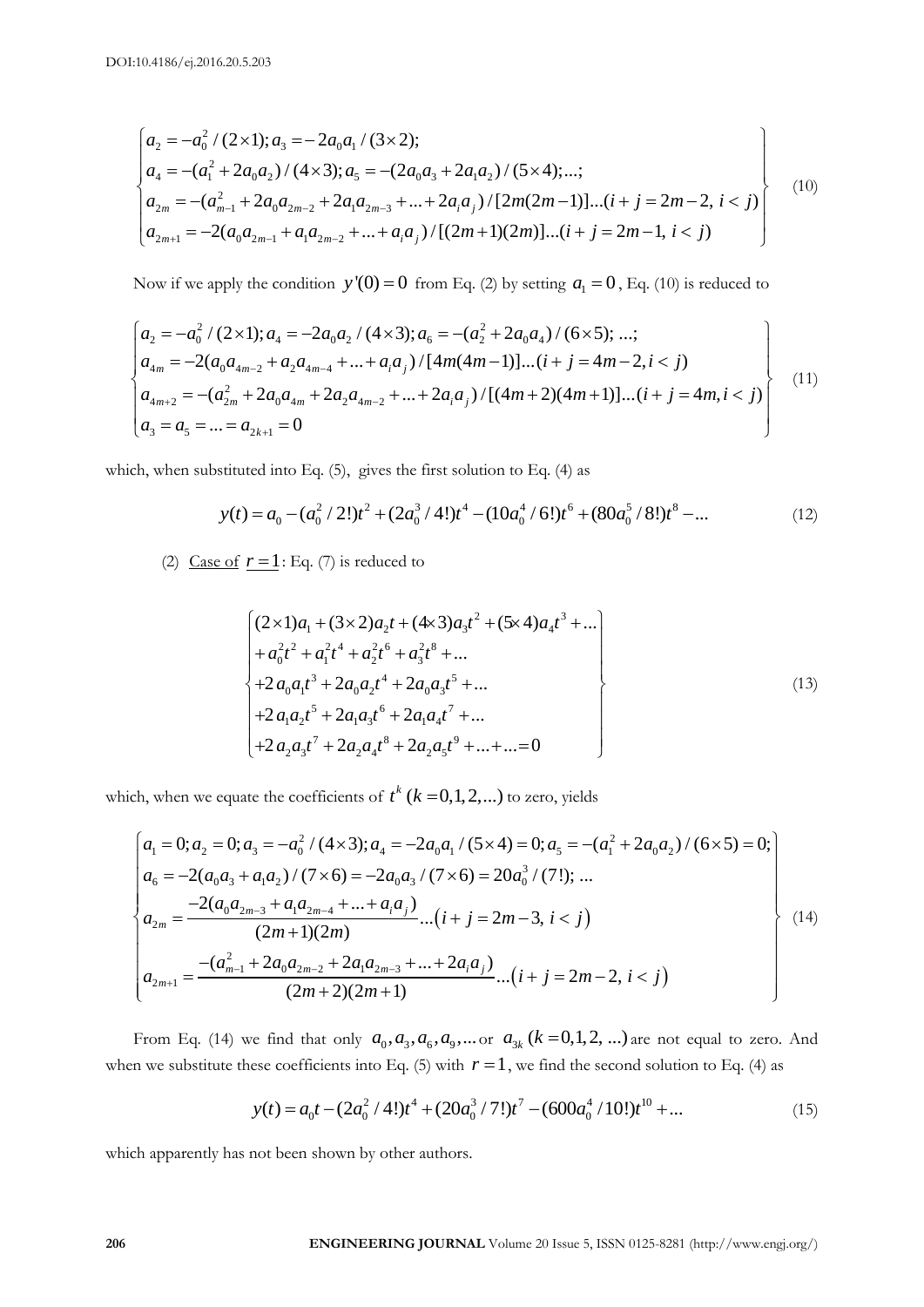We can show that this second solution, with  $r = 1$ , is the special case of the general solution with  $r = 0$  when  $a_0 = 0$  as follows:

In Eq. (10), if we set 
$$
a_0 = 0
$$
, we obtain for the first few terms of the series  
\n
$$
\begin{cases}\na_2 = 0; \ a_3 = 0; \\
a_4 = -a_1^2 / (4 \times 3) = -2a_1^2 / 4!; \ a_5 = 0; \\
a_6 = -(a_2^2 + 2a_0a_4 + 2a_1a_3) / (6 \times 5) = 0; \\
a_7 = -2(a_0a_5 + a_1a_4 + a_2a_3) / (7 \times 6) = -2a_1a_4 = 20a_1^3 / 7!; \\
&\dots \\
\end{cases}
$$

and the solution becomes  $y(t) = \sum_{n=1}^{\infty} a_n t^n = a_1 t - (2a_1^2 / 4!) t^4 + (20a_1^3 / 7!) t^7$  $\sum_{n=0}^{\infty} a_n t^n = a_1 t - (2a_1^2 / 4!) t^4 + (20a_1^3 / 7!) t^7 - ...$  $y(t) = \sum_{n=0}^{\infty} a_n t^n = a_1 t - (2a_1^2 / 4!) t^4 + (20a_1^3 / 7!) t$  $\infty$  $=\sum_{n=0}^{\infty} a_n t^n = a_1 t - (2a_1^2 / 4!) t^4 + (20a_1^3 / 7!) t^7 - \dots$ , which, when  $a_1$  is

replaced with  $a_0$ , verifies the second solution, with  $r = 1$ , in Eq. (15).

# **3. Series Solution by the Leibnitz-Maclaurin Method**

Since the value of  $r$  in Eq. (7) is 0 or 1, Eq. (5) as solution to Eq. (4) will be a Taylor's (or Maclaurin's) series, whose general form is

$$
y(t) = y(0) + y'(0)t + \left[\frac{y''(0)}{2!}\right]t^2 + \left[\frac{y'''(0)}{3!}\right]t^3 + \left[\frac{y^{(4)}(0)}{4!}\right]t^4 + \dots
$$
 (16)

accordance with the Leibnitz-Maclaurin method as follows:

where y"(0), y"(0), y<sup>(4)</sup>(0),..., y<sup>(10)</sup>(0) can be obtained by successively taking derivatives of Eq. (4) in  
\naccordance with the Leibnitz-Maclaurin method as follows:  
\n
$$
\begin{aligned}\ny"=- y^2 &\Rightarrow y"(0)=- [y(0)]^2; \\
y"=- 2yy' &\Rightarrow y"(0)=- 2y(0)y'(0) \\
y^{(4)}=- 2[yy"+(y')^2] &\Rightarrow y^{(4)}(0)=- 2{y(0)y"(0)+(y'(0)]^2} \\
y^{(5)}=- 2[yy"'+3y'y"] &\Rightarrow y^{(5)}(0)=- 2{y(0)y"(0)+3y'(0)y"(0)\n\end{aligned}
$$
\n
$$
\begin{aligned}\n\text{...} &\Rightarrow y^{(6)}(0)=- 2{y(0)y^{(4)}(0)+4y'(0)y...(0)+3y'(0)y''(0)} \\
\text{...} &\Rightarrow y^{(7)}(0)=- 2{y(0)y^{(5)}(0)+5y'(0)y^{(4)}(0)+10y''(0)y''(0)} \\
\text{...} &\Rightarrow y^{(8)}(0)=- 2{y(0)y^{(6)}(0)+6y'(0)y^{(5)}(0)+15y''(0)y^{(4)}(0)+10[y''(0)]^2} \\
\text{...} &\Rightarrow y^{(9)}(0)=- 2{y(0)y^{(7)}(0)+7y'(0)y^{(6)}(0)+21y''(0)y^{(5)}(0)+35y''(0)y^{(4)}(0)} \\
\text{...} &\Rightarrow y^{(10)}(0)=-2{y(0)y^{(8)}(0)+8y'(0)y^{(7)}(0)+28y''(0)y^{(6)}(0)} \\
+56y''(0)y^{(5)}(0)+35[y^{(4)}(0)]^2\n\end{aligned}
$$
\n(17)

In general we obtain the following relationships: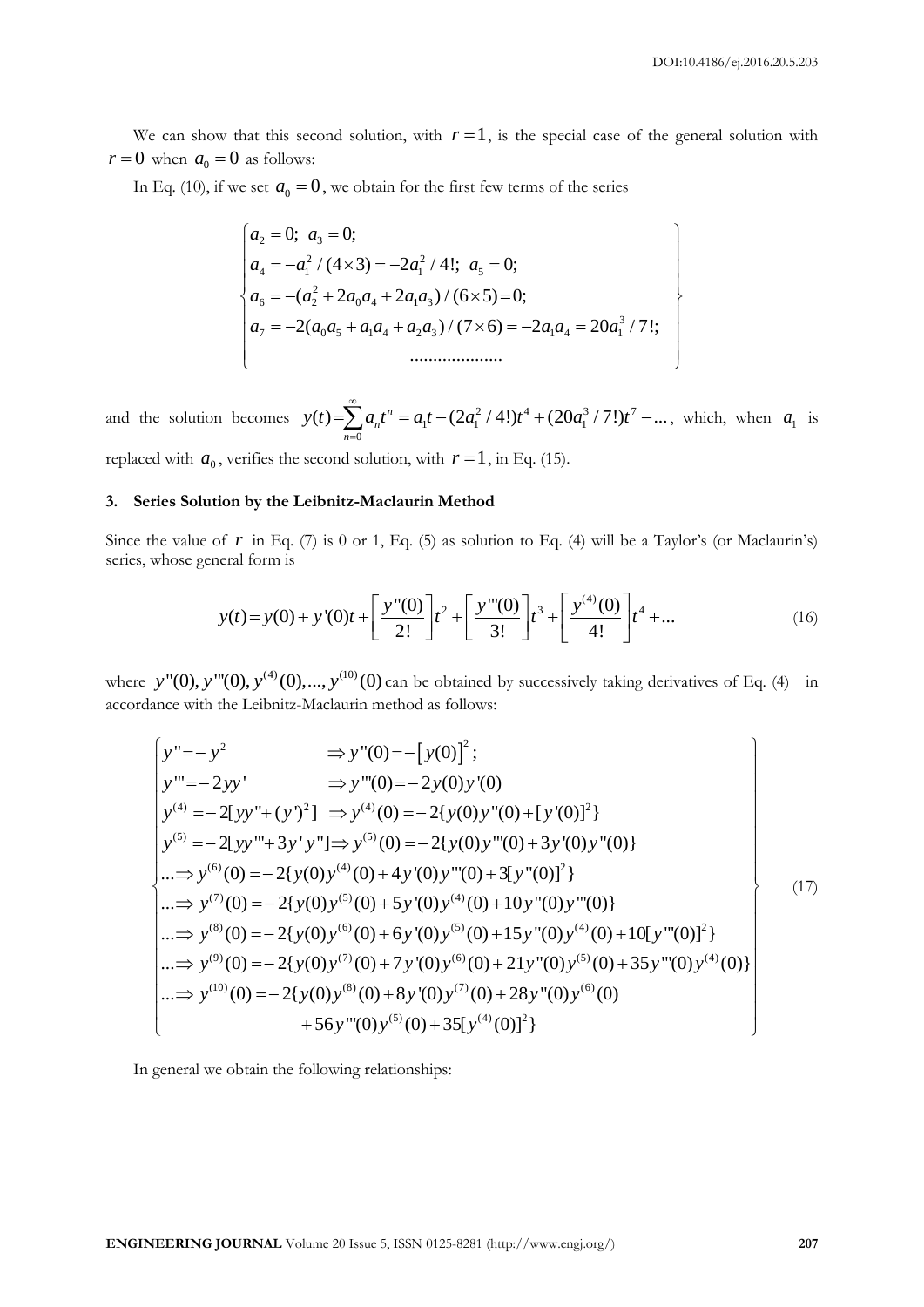$$
\begin{cases}\ny^{(2n+1)}(0) = -2\{y(0)y^{(2n-1)}(0) + \binom{2n-1}{1}y'(0)y^{(2n-2)}(0) + \dots \\
&+ \binom{2n-1}{n}y^{(n-1)}(0)y^{(n)}(0)\}\n\end{cases}
$$
\n
$$
y^{(2n+2)}(0) = -2\{y(0)y^{(2n)}(0) + \binom{2n}{1}y'(0)y^{(2n-1)}(0) + \dots \\
&+ \binom{2n}{n-1}y^{(n-1)}(0)y^{(n+1)}(0) + \binom{2n-1}{n}[y^{(n)}(0)]^2\}\n\end{cases}
$$
\n(18)

where  $n \geq 2$  and  $(m-k)$ !  $\sqrt{m-k}$ !  $m$ <sup> $\lambda$ </sup> *m*  $\binom{m}{k} \triangleq \frac{m!}{k!(m-k)!}$ is the binomial coefficient.

(1) Case of 
$$
y(0) = a
$$
 and  $y'(0) = 0$ : Eq. (17) yields  
\n
$$
\begin{cases}\ny'''(0) = y^{(5)}(0) = y^{(7)}(0) = ... = y^{(2m+1)}(0) = 0...(m = 1, 2, 3, ...) \\
y'''(0) = -a^2; y^{(4)}(0) = 2a^3; y^{(6)}(0) = -10a^4; y^{(8)}(0) = 80a^5; ...\n\end{cases}
$$
\n(19)

and Eq. (16) yields the first solution as

ields the first solution as  
\n
$$
y(t) = a - (a^2 / 2!)t^2 + (2a^3 / 4!)t^4 - (10a^4 / 6!)t^6 + (80a^5 / 8!)t^8 - \dots
$$
\n(20)

which is the same as Eq. (12) in the last section.

(2) Case of 
$$
y(0) = 0
$$
 and  $y'(0) = b$ : Eq. (17) yields  
\n
$$
\begin{cases}\ny''(0) = 0; y'''(0) = 0; y^{(5)}(0) = 0; y^{(6)}(0) = 0; y^{(8)}(0) = 0; y^{(9)}(0) = 0; ...\br>\n
$$
\begin{cases}\ny^{(4)}(0) = -2b^2; y^{(7)}(0) = 20b^3; y^{(10)}(0) = -600b^4; ... \end{cases}
$$
\n(21)
$$

and Eq. (16) yields the second solution as

the second solution as  
\n
$$
y(t) = bt - (2b^2 / 4!)t^4 + (20b^3 / 7!)t^7 - (600b^4 / 10!)t^{10} + ...
$$
\n(22)

which is the same as Eq. (15) in the last section.

# **4. Comparison Between the Frobenius Method and the Leibnitz-Maclaurin Method**

Comparing the Frobenius method and the Leibnitz-Maclaurin method for series solutions to the same differential equation, we can see that the mathematical procedure of the first method is easier because in finding  $y''(t)$  the differentiations are done on the power terms  $t^n$  of the independent variable  $t$  only, but in the second method the differentiations needed for finding  $y^{(n)}(t)$ ,  $(n>2)$  are done on product terms involving the dependent variable  $y(t)$  and its derivatives  $y'(t)$ ,  $y''(t)$ , ...,  $y^{(n-2)}(t)$ . However, in the first method the coefficients  $a_n$  of the power series are not readily known, i.e., not until like power terms have been compared, whereas in the second method  $a_n$  is readily obtained from  $y^{(n)}(0)/n!$ .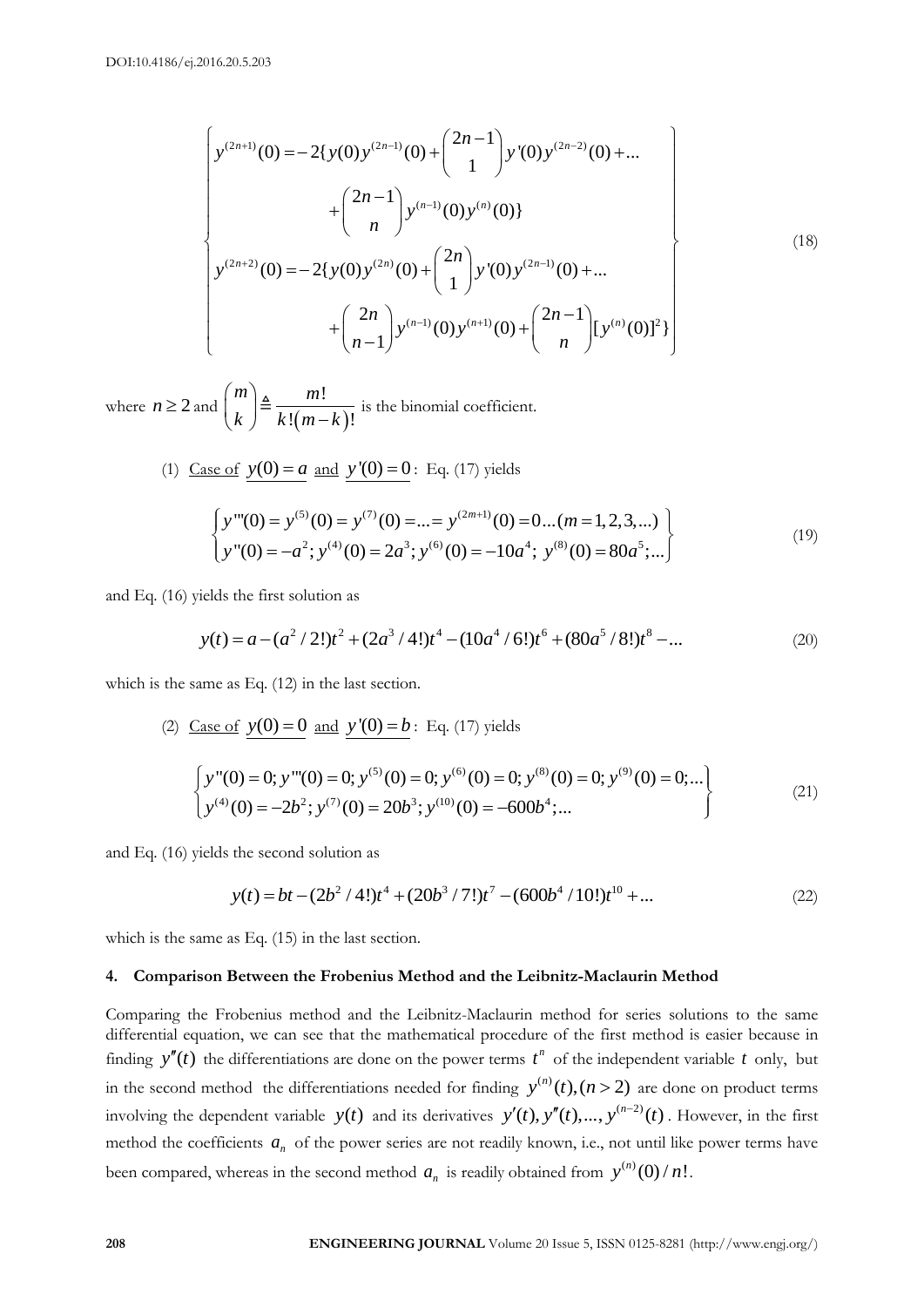#### **5. Solution to the Rayleigh Problem by the Leibnitz-Maclaurin Method**

In this section we will solve Eq. (1) subject to the initial conditions in Eq. (2) by using the Taylor's series as in the section before the last. For convenience, we transform Eq. (1) by changing the independent and dependent variables as follows:

For the independent variable, we set  $s = \sqrt{\alpha}t \Rightarrow \frac{d(.)}{dt} = \sqrt{\alpha} \frac{d(.)}{dt}$  $\frac{\partial}{\partial t} = \sqrt{\alpha} \frac{\partial}{\partial s}$  $s = \sqrt{\alpha t} \Rightarrow \frac{d(.)}{t} = \sqrt{\alpha} \frac{d(.)}{t}$  so that Eq. (1) becomes

$$
y''(s) + [y(s)]^2 + (\frac{\omega^2}{\alpha})y(s) = 0 \implies y''(s) + \left[y(s) + \frac{\omega^2}{2\alpha}\right]^2 = \frac{\omega^4}{4\alpha^2}
$$

which, when we set the new dependent variable  $(s) = y(s) + \frac{\omega^2}{2}$ 2  $u(s) = y(s) + \frac{\omega}{s}$  $= y(s) + \frac{\omega}{2\alpha}$ , yields

$$
u''(s) + [u(s)]^2 = c \tag{23}
$$

where  $c = \omega^4/(4\alpha^2)$  and the corresponding initial conditions are

$$
u(0) = A + \sqrt{c} = A + \omega^2/(2\alpha); \ u'(0) = 0
$$
 (24)

The results above show that Eq. (4) is a special case of Eq. (23) with  $c = 0$ .

results above show that Eq. (4) is a special case of Eq. (23) with 
$$
c = 0
$$
.  
\nBy successively taking derivative of Eq. (23) with respect to *s*, we obtain  
\n
$$
u'' = -u^2 + c \Rightarrow u''(0) = -[u(0)]^2 + c = -[A + \sqrt{c}]^2 + c = -A(A + 2\sqrt{c});
$$
\n
$$
u''' = -2uu' \Rightarrow u''(0) = -2u(0)u'(0)
$$
\n
$$
u^{(4)} = -2[uu'' + (u')^2] \Rightarrow u^{(4)}(0) = -2\{u(0)u''(0) + [u'(0)]^2\}
$$
\n
$$
u^{(5)} = -2[uu''' + 3u'u''] \Rightarrow u^{(5)}(0) = -2\{u(0)u'''(0) + 3u'(0)u''(0)\}
$$
\n
$$
... \Rightarrow u^{(6)}(0) = -2\{u(0)u^{(4)}(0) + 4u'(0)u'''(0) + 3[u''(0)]^2\}
$$
\n
$$
... \Rightarrow u^{(7)}(0) = -2\{u(0)u^{(5)}(0) + 5u'(0)u^{(4)}(0) + 10u''(0)u'''(0)\}
$$
\n
$$
... \Rightarrow u^{(8)}(0) = -2\{u(0)u^{(6)}(0) + 6u'(0)u^{(5)}(0) + 15u''(0)u^{(4)}(0) + 10[u'''(0)]^2\}
$$
\n
$$
... \Rightarrow u^{(9)}(0) = -2\{u(0)u^{(7)}(0) + 7u'(0)u^{(6)}(0) + 21u''(0)u^{(5)}(0) + 35u'''(0)u^{(4)}(0)\}
$$
\n
$$
... \Rightarrow u^{(10)}(0) = -2\{u(0)u^{(8)}(0) + 8u'(0)u^{(7)}(0) + 28u''(0)u^{(6)}(0)
$$
\n
$$
+56u'''(0)u^{(5)}(0) + 35[u^{(4)}(0)]^2\}
$$
\n(25)

which has the same form as Eq.  $(17)$  in the section before the last but has a different expression for  $u''(0)$ from that for  $y''(0)$  in Eq. (17). In general we obtain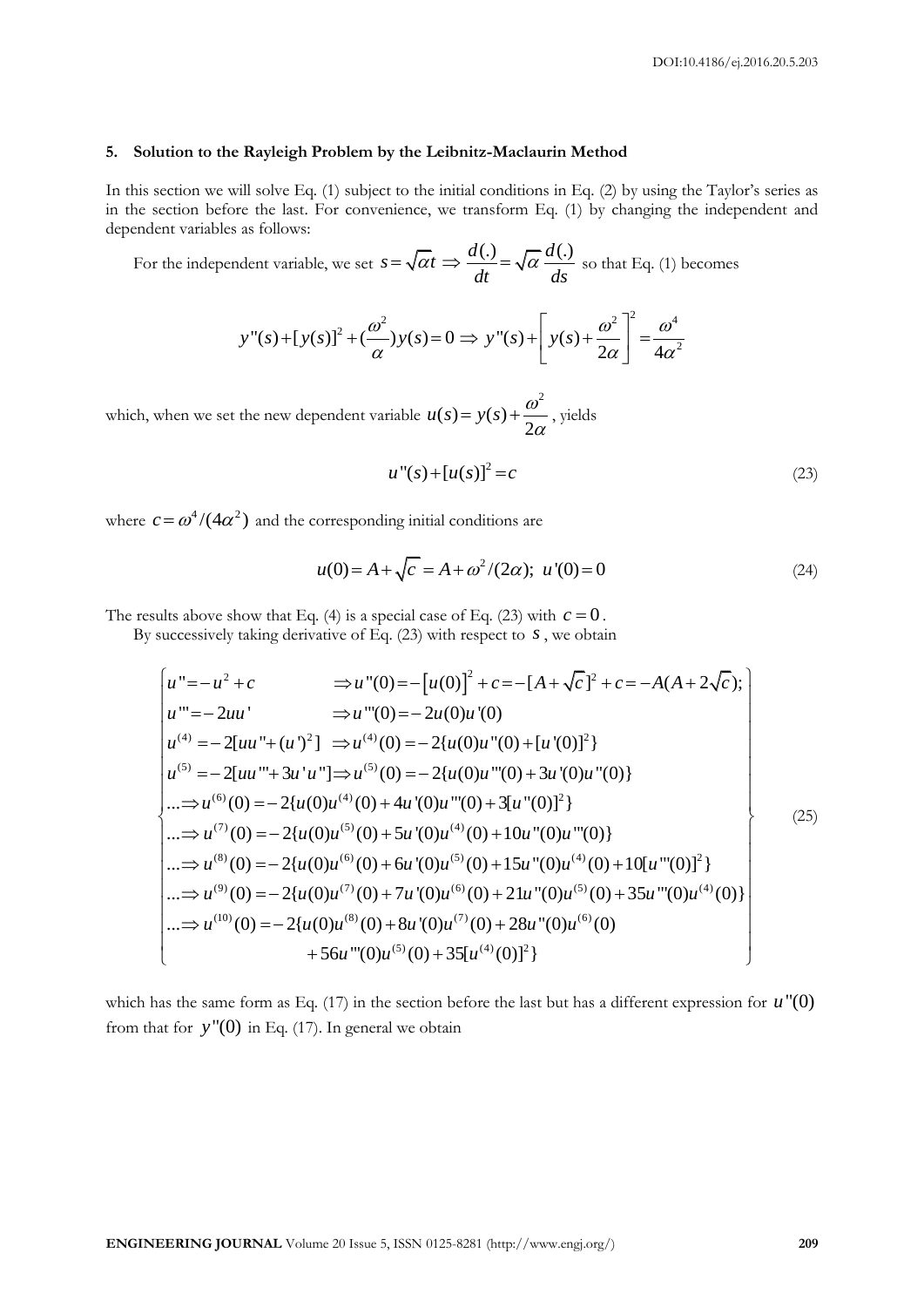$$
\begin{cases}\nu^{(2n+1)}(0) = -2\{u(0)u^{(2n-1)}(0) + {2n-1 \choose 1}u'(0)u^{(2n-2)}(0) + \dots \\
&+ {2n-1 \choose n}u^{(n-1)}(0)u^{(n)}(0)\} \\
u^{(2n+2)}(0) = -2\{u(0)u^{(2n)}(0) + {2n \choose 1}u'(0)u^{(2n-1)}(0) + \dots \\
&+ {2n \choose n-1}u^{(n-1)}(0)u^{(n+1)}(0) + {2n-1 \choose n}[u^{(n)}(0)]^2\}\n\end{cases}
$$
\n(26)

similar to those in Eq. (18).

When we set 
$$
u'(0) = 0
$$
 in Eq. (25), we get  
\n
$$
\begin{bmatrix}\nu'''(0) = u^{(5)}(0) = u^{(7)}(0) = ... = u^{(2k+1)}(0) = 0, k = 1, 2, 3, ... \\
u'''(0) = -A(A + 2\sqrt{c}) \\
u^{(4)}(0) = -2u(0)u'''(0) = 2A(A + 2\sqrt{c})(A + \sqrt{c}) \\
u^{(6)}(0) = -2\{u(0)u^{(4)}(0) + 3[u''(0)]^2\} \\
= -2A(A + 2\sqrt{c})(5A^2 + 10A\sqrt{c} + 2c) \\
u^{(8)}(0) = -2\{u(0)u^{(6)}(0) + 15u''(0)u^{(4)}(0)\} \\
= 8A(A + 2\sqrt{c})(A + \sqrt{c})(10A^2 + 20A\sqrt{c} + c)\n\end{bmatrix}
$$
\n(27)

which, when substituted into the Taylor's series for 
$$
u(s)
$$
, namely,  

$$
u(s) = u(0) + u'(0)s + \left[\frac{u''(0)}{2!}\right]s^2 + \left[\frac{u'''(0)}{3!}\right]s^3 + \left[\frac{u^{(4)}(0)}{4!}\right]u^4 + ...
$$

results in

$$
u(s) = \begin{cases} (A + \sqrt{c}) - A \left[ \frac{A + 2\sqrt{c}}{2!} \right] s^2 - 2 \left[ \frac{(A + 2\sqrt{c})(A + \sqrt{c})}{4!} \right] s^4 \\ + 2 \left[ \frac{(A + 2\sqrt{c})(5A^2 + 10A\sqrt{c} + 2c)}{4!} \right] s^6 - ... \end{cases}
$$
(28)

If we set 
$$
s = \sqrt{\alpha t}
$$
 and  $y(s) = u(s) - \sqrt{c}$ , we obtain the solution to the Rayleigh problem as  
\n
$$
y(t) = \begin{cases}\nA(1 - \left[\frac{A + 2\sqrt{c}}{2!}\right] \alpha t^2 + 2\left[\frac{(A + 2\sqrt{c})(A + \sqrt{c})}{4!}\right] \alpha^2 t^4 \\
-2\left[\frac{(A + 2\sqrt{c})(5A^2 + 10A\sqrt{c} + 2c)}{4!}\right] \alpha^3 t^6 + ...\n\end{cases}
$$
\n(29)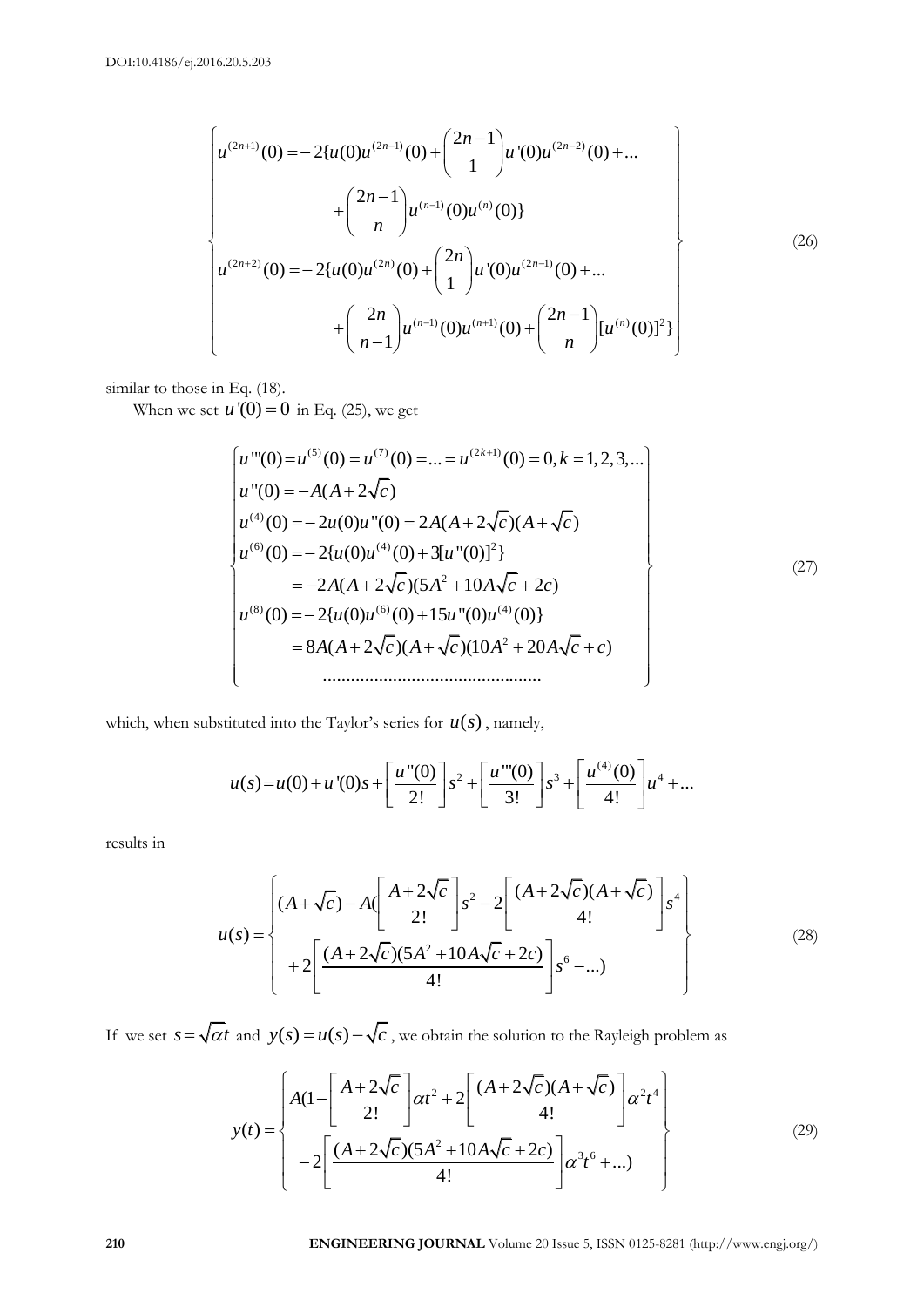which is the same as that obtained by Shidfar and Sadeghi [4] using the Frobenius method.

In Eq. (29) if we set  $c = 0$ ,  $\alpha = 1$ , and  $A = a_0$ , we will get the same expression for  $y(t)$  as the solution to  $y'' + y^2 = 0$ ,  $y(0) = a_0$ ,  $y'(0) = 0$  obtained in Eq. (12) and (20).

## **6. Convergence of the Solution**

The solution to  $u''(s) + [u(s)]^2 = c$  given in Eq. (28) is convergent for all values of *s* since this equation does not have a singular point, and every point *s* in the *s*-*u* plane is an ordinary point of the equation. This is in accordance with the explanation given by Shidfar and Sadeghi [4]. By using the same reasoning, we can conclude that the solutions to  $y''(t) + [y(t)]^2 = 0$  given in Eq. (12), (15), (20), and (22) are convergent for all values of *t* .

# **7. Other Forms of Solution**

The equations  $y''(t) + [y(t)]^2 = 0$  and  $u''(s) + [u(s)]^2 = c$  are special cases of the equation of the form  $y''(t) = f(y)$ , which is called second-order autonomous equation (see, for example, Polyanin and Zaitsev [11]) and has a solution in the integral form as follows:

$$
\int \frac{dy}{\sqrt{C_1 + 2\int f(y)dy}} = \pm t + C_2
$$
\n(30)

where  $C_1, C_2$  are arbitrary constants.

Apostol [7] showed that a solution to the Rayleigh problem in Eqs. (1) and (2), which can be transformed into  $u''(s) + [u(s)]^2 = c$ , can be expressed as the elliptic integral of the first kind  $F(\varphi, k)$ (see, for example, Spiegel and Liu [12]):

$$
F(\varphi, k) = \int_0^{\varphi} \frac{d\theta}{\sqrt{1 - k^2 \sin^2 \theta}} \dots (0 < k < 1) \tag{31}
$$

whereas Harko et al. [10] showed that a solution to  $y''(t) + [y(t)]^n = 0...(n \neq -1)$ , which has  $y''(t) + [y(t)]^2 = 0$  as a special case, can be expressed as the hypergeometric function  ${}_2F_1(a,b;c;d)$  (see, for example, Spiegel and Liu [12]).

However, all of the solutions mentioned in this section are in the form of  $t = F(y)$ , which is the reverse of the relationship  $y = G(t)$  in the series solutions given in the earlier sections of this paper.

# **8. Sample Applications**

In this section, the authors will show two practical applications of the anharmonic motion equation  $y''(t) + [y(t)]^2 = c$ , one in physics and the other in electrical engineering.

Figure 1 shows a spring-mass system for which  $k$  is the spring constant,  $m$  the mass,  $y$  the displacement of the mass from the equilibrium position, and  $F$  the applied force. Assuming here that the spring is nonlinear, with its restoring force being  $ky^2$  , we can write the equation of motion as

$$
m\frac{d^2y}{dt^2} + ky^2 = F \implies y''(t) + \alpha^2[y(t)]^2 = \beta F
$$
\n(32)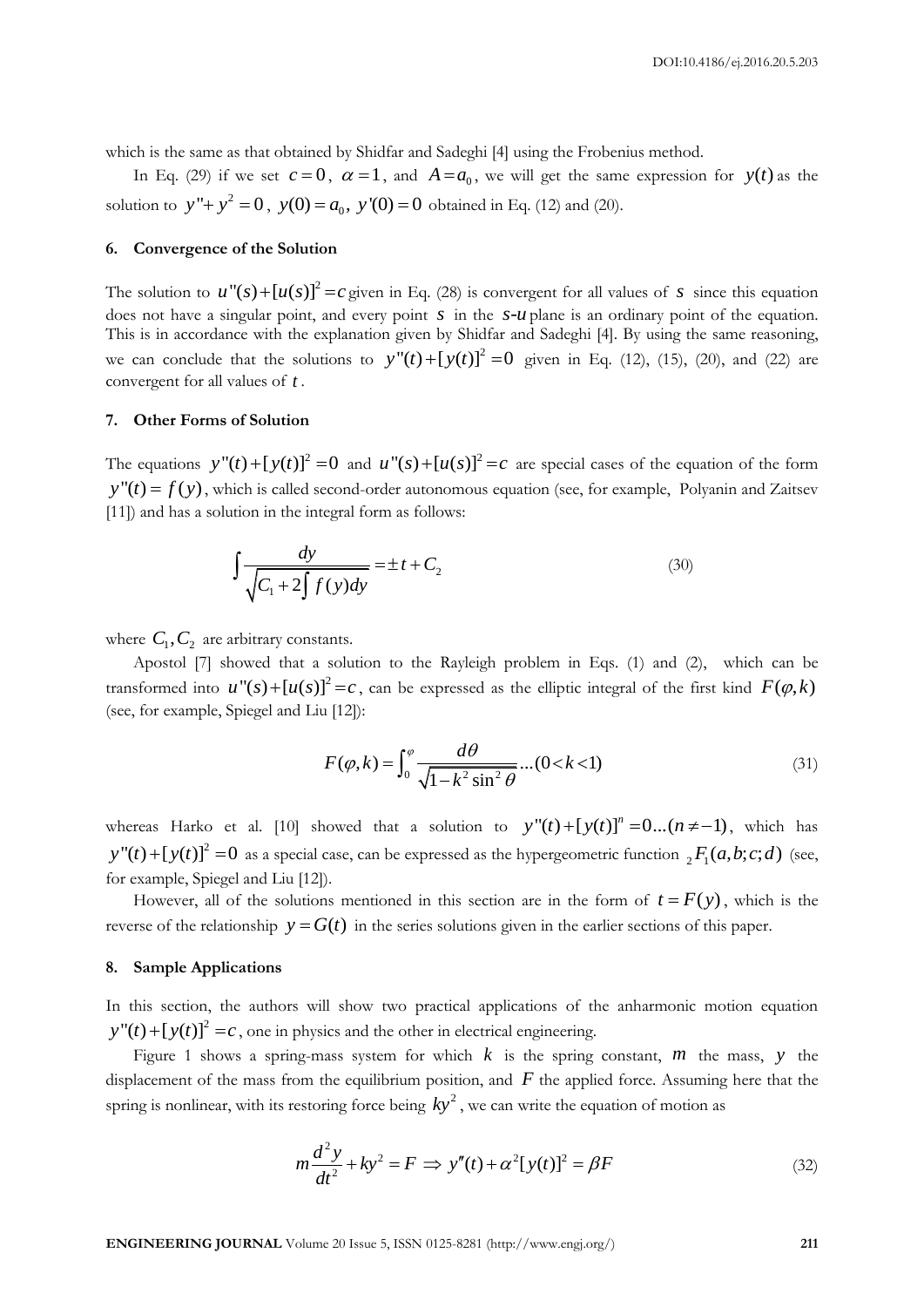where  $\alpha^2 = k/m$  and  $\beta = 1/m$ . Next, if we change the independent variable from t to  $\tau = \alpha t$  and let F be a constant, Eq. (32) will be transformed into

$$
y''(\tau) + [y(\tau)]^2 = c \tag{33}
$$

where  $c = \beta F / \alpha^2$ . Equation (33) is in the form of the anharmonic equation of this paper.





Figure 2 shows a parallel electric circuit consisting of a current source  $I(t)$ , an inductor  $L$ , and a capacitor C. If we let  $i_l(t)$  and  $i_c(t)$  be the inductor current and the capacitor current, respectively, with

$$
v(t)
$$
 being the voltage across the parallel connection, then the Kirchhoff Current Law will yield  

$$
i_C(t) + i_L(t) = I(t) \Rightarrow C \frac{dv(t)}{dt} + (\frac{1}{L}) \int_0^t v(t)dt + i_L(0) = I(t)
$$
(34)

By differentiating Eq.  $(34)$  once with respect to  $t$  and rearrange the resulting equation, we obtain

$$
v''(t) + \left(\frac{1}{C}\right)\frac{v(t)}{L} = \frac{I'(t)}{C}
$$
\n(35)

If the inductance L varies inversely with  $v(t)$ , i.e.,  $L = k/v(t)$ , and  $I'(t)$  is constant, i.e.,  $I(t) = Kt$ , then Eq. (35) becomes

$$
v''(t) + \alpha^2 [v(t)]^2 = \beta K \tag{36}
$$

where  $\alpha^2 = 1/(kC)$  and  $\beta = 1/C$ . Equation (36) has the same form as Eq. (32) and can also be transformed into the anharmonic equation, Eq. (33), of our interest.

### **9. Discussion**

The equation  $y''(t) + [y(t)]^2 = 0$  is similar to  $y''(t) + y(t) = 0$  but the two are different in that the former is nonlinear whereas the latter is linear. From the physical viewpoint, the former equation represents a spring-mass system in which the spring gives a restoring force proportional to the square of the displacement  $(y^2)$  so that the motion of the mass is anharmonic. However, the latter equation represents a spring-mass system in which the spring gives a restoring force proportional to the displacement ( *y* ) so that the motion of the mass is harmonic. From the mathematical viewpoint, the two